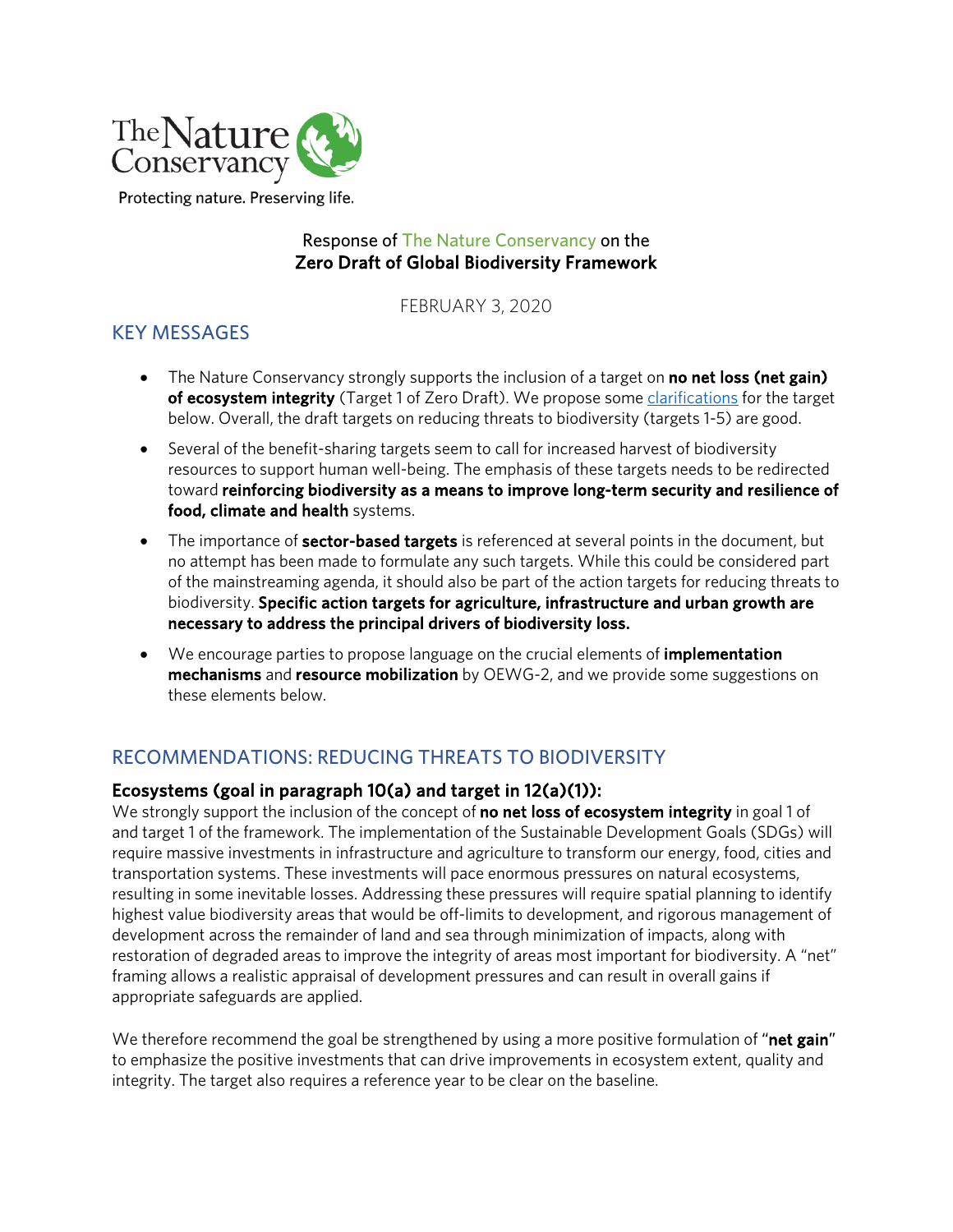Accordingly, we recommend the following revisions to the text in paras 10a and 12a:

*10a. By 2030, achieve net gain in the area and integrity of all freshwater, marine and terrestrial ecosystems against a 2020 baseline, and no loss in ecosystems with high biodiversity and high ecological integrity, and by 2050 achieve net gain in all ecosystems of at least [20%].* 

*12(a)(1) Ensure that 100% of land, freshwater and sea areas are under comprehensive, multi-sectoral and biodiversity-inclusive spatial plans and policies that prioritize the retention of existing intact freshwater, marine and terrestrial ecosystems, achieving by 2030 a net gain in area and integrity of all ecosystems through restoration [and retention of existing intact areas].* 

#### Area-based conservation measures (paragraph 12(a)(2)):

TNC supports increasing the extent of protected areas and OECMs, particularly through the encouragement and support for the role of indigenous people and communities in managing their lands and waters to maintain biodiversity values. However, TNC believes the draft target, as currently worded, omits crucial qualifiers that were present in Aichi Target 11.

In particular, it is essential that the protection target address ecological representativeness, including to ensure protections for especially rare or endangered ecosystems, and connectivity. TNC has developed the Mean Target Achievement (MTA) metric as an indicator of representativeness for terrestrial ecosystems.<sup>1</sup> This indicator can be used with the new World Ecosystem map that allows for a more accurate and refined analysis of representation.<sup>2</sup>

Further, the requirement that 10% be under 'strict protection' in the draft text is undefined and implies backsliding from the current target of 17% terrestrial protected areas. We note the current target has been largely fulfilled by formal protected areas (OECMs having been defined only recently), and therefore the 10% sub-target represents less than what has in many cases already been achieved. All areas under the target should be managed to achieve meaningful, long-term conservation outcomes. Given that OECMs are largely untested, more than half of all areas under protection under this target should be formal, legally protected areas. The rights of indigenous peoples should be specified in the text of the target as well.

We therefore recommend retaining the formulation of and updating the Aichi text:

*By 2030, at least 30 per cent of terrestrial and inland water, and 30 per cent of coastal and marine areas, especially areas of particular importance for biodiversity and ecosystem services, are conserved through effectively and equitably managed, ecologically representative and well connected systems of protected areas and other effective area-based conservation measures, and integrated into the wider landscapes and seascapes. Protections must be established and maintained in full partnership with indigenous peoples and* 

<sup>&</sup>lt;sup>1</sup> Jantke, K, Kuempel, CD, McGowan, J, Chauvenet, ALM, Possingham, HP. Metrics for evaluating representation target achievement in protected area networks. DiversDistrib. 2019; 25: 170– 175. https://doi.org/10.1111/ddi.12853

<sup>2</sup> Sayre, R., Karagulle, D., Frye, C., Boucher, T., Wolff, N.H., Breyer, S., Wright, D., Martin, M., Butler, K., Van Graafeiland, K., Touval, J., Sotomayor, L., McGowan, J., Game, E.T., Possingham, H., An assessment of the representation of ecosystems in global protected areas using new maps of World Climate Regions and World Ecosystems, Global Ecology and Conservation (2020), doi: https://doi.org/10.1016/j.gecco.2019.e008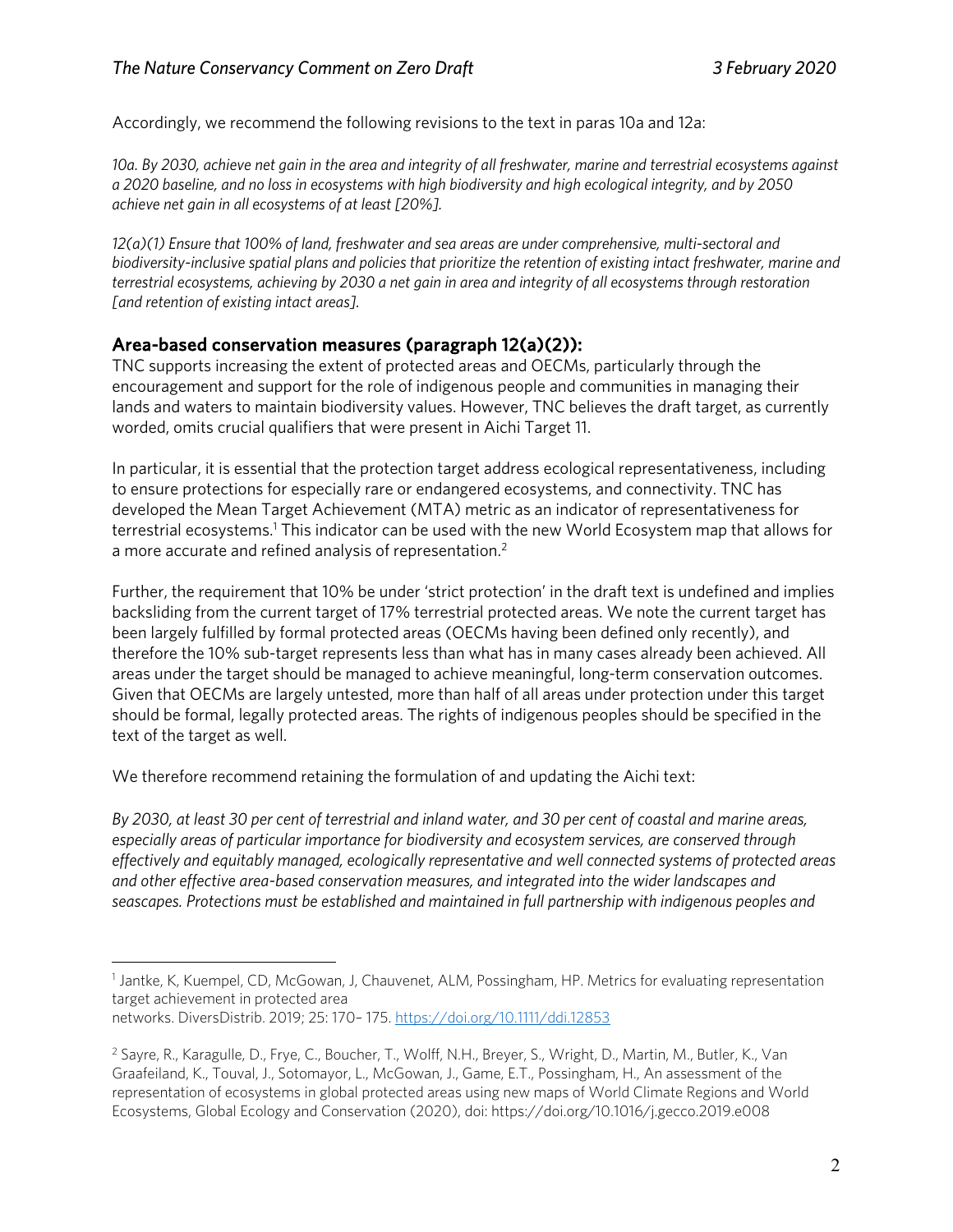*local communities, whose rights must be recognized and who must be given free, prior and informed consent in the inclusion of their territories in support of the target.*

#### Contribution to climate mitigation and adaptation (paragraph 12(a)(6):

Nature-based solutions for climate mitigation and adaptation should be a key target for the new Global Biodiversity Framework and TNC welcomes the target in 12(a)(6). We note there is growing consensus around a figure of 10-11 gigatons CO2= as a target for nature-based climate solutions.<sup>3</sup>

### RECOMMENDATIONS: MEETING PEOPLE'S NEEDS THROUGH SUSTAINABLE USE AND BENEFIT-SHARING

We recognize the sustainable use  $[12(b)]$  and mainstreaming  $[12(c)]$  sections are still largely placeholders, but we have concerns with the limited language in the Zero Draft:

- Targets 7 and 8 and the accompanying indicator framework for them are worded in such a way as to imply increasing harvest/use of wild species, which we feel is rarely an option given the high harvest pressure that already exists. These targets should be flipped to focus on improved conservation status for harvested wild species, which would in turn allow for higher offtake (and more benefits) over time. The CBD should not try to replicate the SDGs, but rather measure and support the biodiversity prerequisites for their attainment.
- As a leader in the development of water funds as a tool for source water protection, TNC welcomes Draft Target 9 on nature-based solutions for water provisioning. We note that this might be expanded to incentivize the protection of other ecosystem types, such as coral reefs and coastal ecosystems, in support of climate risk protection and resilience.

# RECOMMENDATIONS: TOOLS AND SOLUTIONS FOR IMPLEMENTATION AND MAINSTREAMING

- This section is an assortment of issues that are neither action targets nor transformative and are sometimes weaker than in the Aichi framework (for example, draft target 12 on subsidies). We recommend financial issues be consolidated into one section, and that this section focus on mainstreaming actions.
- The chairs' note in the preface to the Zero Draft identifies a key need/challenge as "Mainstreaming biodiversity across all sectors of society with a focus on engaging those sectors that will be responsible for implementing actions to address the drivers of biodiversity loss." TNC shares the view that effective mainstreaming requires accountable action targets for government policies related to sectors that are responsible for the drivers of biodiversity loss. Sectors most important to address include: agriculture, infrastructure (including energy and extractives-related infrastructure), fisheries, forestry, and urban growth. These could be in a distinct mainstreaming section, but could also fit logically under "Reducing threats" (12a).
- Targets on public education (17 and 18) and participation (18 and 19), social norms (20) would be better placed in Section (F) "Enabling Conditions."

<sup>&</sup>lt;sup>3</sup> Griscom BW, Adams J, Ellis PW, et al. Natural climate solutions. Proceedings of the National Academy of Sciences. 2017;114(44):11645-11650. doi:10.1073/pnas.1710465114.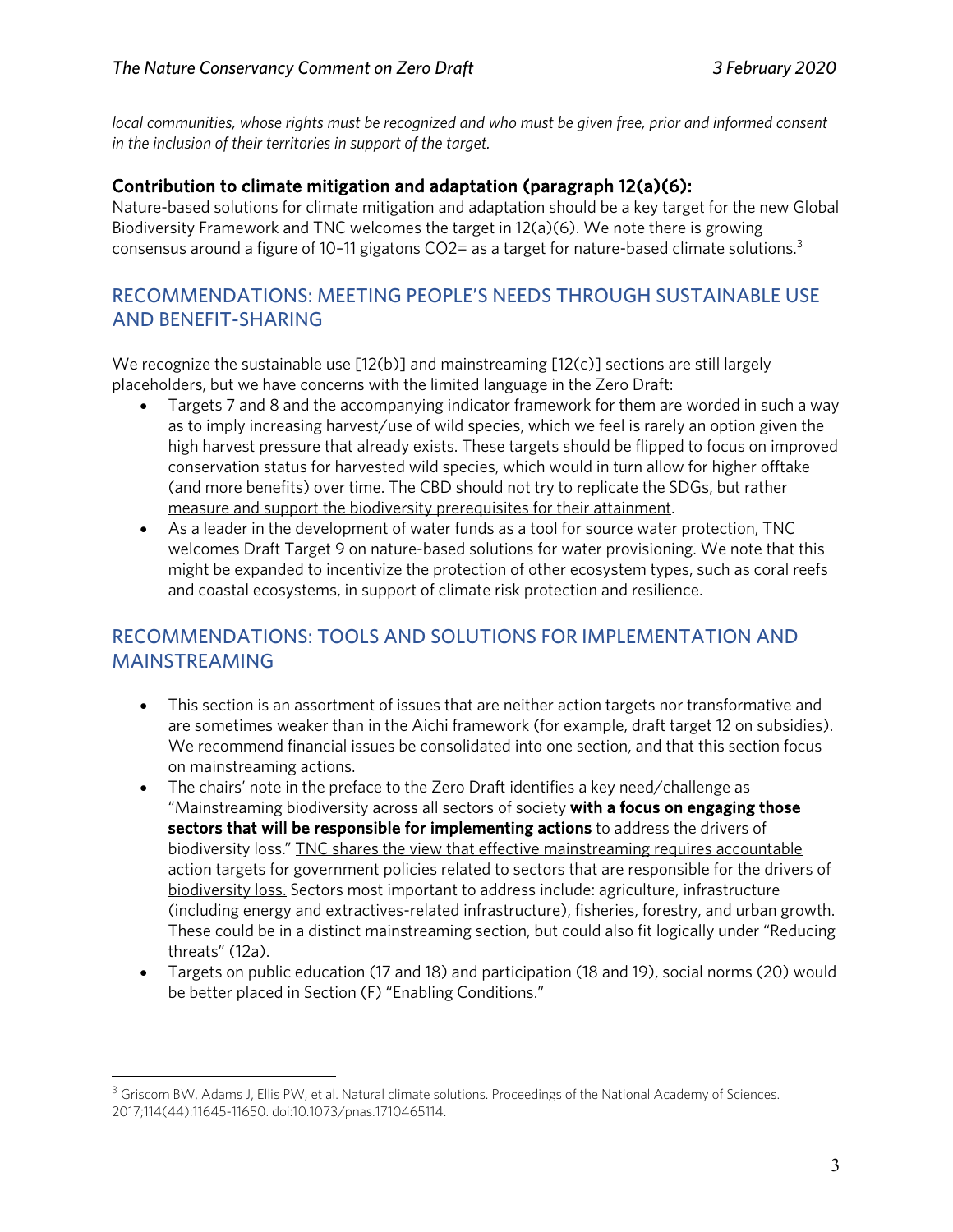### RECOMMENDATIONS: IMPLEMENTATION, RESOURCE MOBILIZATION, AND TRANSPARENCY/ACCOUNTABILITY (SECTIONS E, F, G, H)

### Resource mobilization and biodiversity (Paras. 12(c)(13) and 13(a)):

The section on implementation support mechanisms (E) should include those financial and economic policies and mechanisms, reflecting both private and public sector sources, that can close the gap on finance and capacity. This includes enacting new country and global fiscal policies, mechanisms and incentives to produce greater sources of funding available to cover the costs of biodiversity restoration and protection; and taking economic measures to reduce or eliminate harmful subsidies or investments that would substantially reduce the need for future conservation funding. Accordingly, targets 12(c) 12 and 12(c) 15 should be consolidated into a single section on resource mobilization and implementation support mechanisms.

Each Party will need to develop biodiversity resource mobilization strategies that address opportunities to mobilize resources at all levels – local, national and global – as well as from all sources – public, private, international and philanthropic. The key responsibility rests with the Parties to design the strategies and put in place the policies, enabling conditions necessary to mobilize resources at all levels and from all sources. There are existing methodologies to provide guidance for how countries can do this, e.g. BIOFIN.

The target for resource mobilization should therefore be framed around national financial needs for biodiversity:

- *100% of Parties develop National Biodiversity Resource Mobilization Strategies; and*
- *Each Party mobilizes 100% of the necessary resources identified in their National Biodiversity Resource Mobilization Strategy to fully and effectively implement their NBSAPs.*

The indicator for this target would be the percentage of their annual financing gap that each country is achieving, measured on a percentage and absolute basis.

We would further like to recommend the following targets for Resource Mobilization:

- *Financial flows to investments that generate measurable and auditable increases in the status of biodiversity increase globally by an order of magnitude by 2030, and*
- *International funding for capacity building and enabling conditions for implementation of Parties' National Biodiversity Resource Mobilization Strategies at least doubles by 2030.*

Section E on implementation support mechanisms should include resources and support mechanisms explicitly to promote the role and ability of indigenous people to sustainably manage and conserve their territories.

### Transparent implementation, monitoring, reporting and review (Section G, paragraph 16)

TNC strongly supports the apparent move to include indicators as essential components of the framework, as described in CBD/WG2020/2/3/add.1. We believe simultaneous adoption of a defined